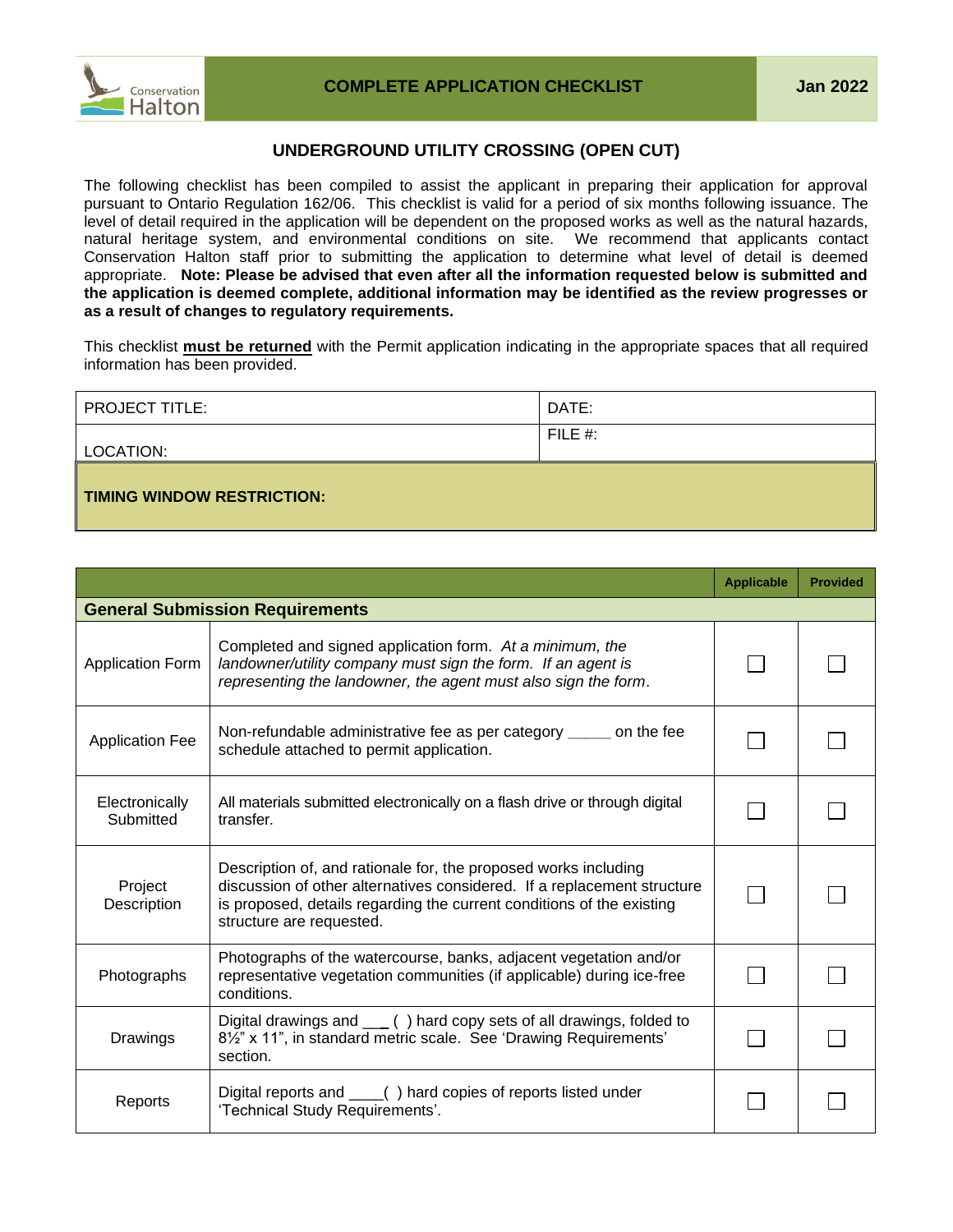|                             |                                                                                                                                                                                                                                                                                                                                                                                                                                                                                                                                                                                                                                                                                              | <b>Applicable</b> | <b>Provided</b> |
|-----------------------------|----------------------------------------------------------------------------------------------------------------------------------------------------------------------------------------------------------------------------------------------------------------------------------------------------------------------------------------------------------------------------------------------------------------------------------------------------------------------------------------------------------------------------------------------------------------------------------------------------------------------------------------------------------------------------------------------|-------------------|-----------------|
| Qualified<br>Persons        | Where a drawing or report is required to be prepared by a P.Geo.,<br>P.Eng., OALA, or OLS, it must be stamped, dated and signed.                                                                                                                                                                                                                                                                                                                                                                                                                                                                                                                                                             |                   |                 |
| <b>Drawing Requirements</b> |                                                                                                                                                                                                                                                                                                                                                                                                                                                                                                                                                                                                                                                                                              |                   |                 |
| <b>Digital Copies</b>       | Technical drawings and plans provided in the most recent version of<br>AutoCAD and properly georeferenced to real world coordinates (i.e.<br>NAD83, UTM, Zone 17). File formats in order of preference are dgn,<br>dwg, and dxf.<br>GIS data and mapping should be submitted in an acceptable ESRI<br>format and be properly georeferenced to real world coordinates (i.e.,<br>NAD83, UTM, Zone 17). It is highly desirable that mapping related<br>data be submitted in ArcGIS Geodatabase format, containing all<br>spatial, attribute, metadata and spatial joins/data rules. ESRI shape<br>file format is an acceptable alternative.                                                     |                   |                 |
| Topographic<br>Survey       | Detailed topographic survey of the site by an OLS or qualified P.Eng.<br>extending a minimum 15m upstream and downstream of the project<br>footprint, with information collected at 1m intervals along the creek.<br>The survey is to identify/confirm/include items such as:<br>• Slopes /valley walls/retaining<br>• Creek inverts, creek thalweg<br>walls (top and bottom of bank)<br>• Location of channel banks<br>• Limit of wetlands, staked by<br>• Existing infrastructure/utilities<br><b>Conservation Halton</b><br>Observed water level<br>• Ditch lines<br>• Dams/weirs/knick points<br>• Benchmarks<br>• Date surveyed, etc.                                                   |                   |                 |
| Plan View(s)                | Plan view(s) showing existing conditions and proposed development<br>conditions including:<br>• Detailed grading (clearly<br>• Habitat features<br>illustrate how the proposed<br>• Vegetation<br>works will blend in with the<br>• Conservation Halton staked<br>undisturbed areas)<br>Wetland limits<br>Limit of work/disturbance<br>Structures/buildings<br>Location of open cut trench<br>Utilities/infrastructure<br>(with dimension)<br><b>Borehole locations</b><br>• Watercourse (bankfull width)<br>Location of cross-sections and<br>• Culvert/Bridges<br>profile views, etc.<br>• Location of approximate regulated limits (ARL) and applicable<br>natural hazards, specifically: |                   |                 |
| Aerial<br>Photograph(s)     | Plan view of the proposed works and limits of disturbance (or other,<br>specifically _<br>a recent aerial photograph of the site. Please specify date of imagery.                                                                                                                                                                                                                                                                                                                                                                                                                                                                                                                            |                   |                 |
| Profile Views               | Proposed profile view of the utility, trench and any mitigation measures<br>(e.g. trench plugs), extending through the regulated area. Borehole<br>logs, identifying soil conditions, if available should be provided on the<br>drawing.                                                                                                                                                                                                                                                                                                                                                                                                                                                     |                   |                 |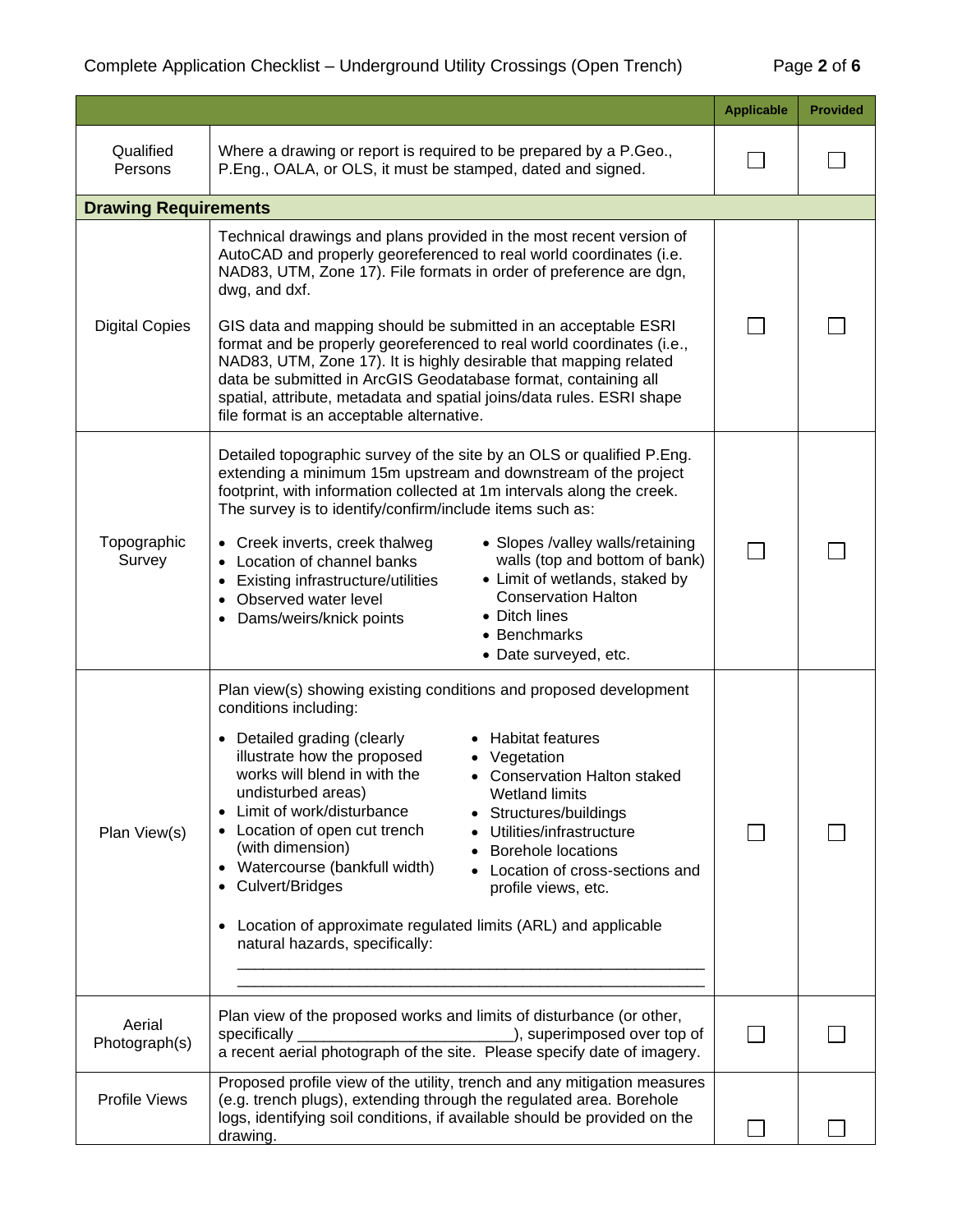|                                    |                                                                                                                                                                                                                                                                                                                                                                                                                              | <b>Applicable</b> | <b>Provided</b> |
|------------------------------------|------------------------------------------------------------------------------------------------------------------------------------------------------------------------------------------------------------------------------------------------------------------------------------------------------------------------------------------------------------------------------------------------------------------------------|-------------------|-----------------|
|                                    | For creek crossing, the thalweg of the channel or crossing structure<br>inverts must be shown relative to the depth of utility crossing. The 100<br>year channel scouring should be delineated, if determined.                                                                                                                                                                                                               |                   |                 |
| Profile Views<br>(Continued)       | For crossing of wetlands, wetland bathymetry relative to the depth of<br>utility crossing must be provided. Accurate delineation of the<br>wetland would be required in support of this information.                                                                                                                                                                                                                         |                   |                 |
|                                    | Please consult with staff regarding the appropriate depth of the utility<br>crossing.                                                                                                                                                                                                                                                                                                                                        |                   |                 |
| Channel/<br>Wetland<br>Restoration | Existing and proposed cross-sectional and longitudinal views of the<br>natural feature, clearly illustrating restoration of the area to existing<br>conditions or better. For creek crossings, creek invert, low flow<br>channel, bank details, overall gradient, etc. must be shown).                                                                                                                                       |                   |                 |
| <b>Habitat Features</b>            | Plan, section and profile details of proposed habitat features (e.g.<br>pools, riffles, etc., dead snags, woody debris, etc.), as well as tie-in to<br>the proposed channel. Bank location (bankfull, low flow) must be<br>clearly identified on the above noted plans.                                                                                                                                                      |                   |                 |
| Substrate<br><b>Materials</b>      | Type, size/gradation and depth of appropriate substrate material.<br>Supporting substrate sizing calculations must be provided. Details of<br>granular mixtures proposed or native material to fill the void spaces<br>must also be included.                                                                                                                                                                                |                   |                 |
| Existing<br>Vegetation             | A vegetation inventory is required (including scientific names, and ELC<br>community mapping to vegetation type). A Tree Preservation Plan is<br>also required. Tree protection fencing location and details must be<br>illustrated on the drawings. Follow Conservation Halton's Landscaping<br>and Tree Preservation Guidelines, available at<br>www.conservationhalton.ca                                                 |                   |                 |
| Proposed<br>Vegetation             | Details on restoration, including a locally native, non-invasive seed mix<br>for disturbed areas as well as compensatory trees and/or shrubs must<br>be indicated on the drawings (including scientific names). Follow<br>applicable municipal guidelines, by-laws and Conservation Halton's<br>Guidelines on Landscaping and Restoration Plans (2021), available at<br>www.conservationhalton.ca. unless as directed below: |                   |                 |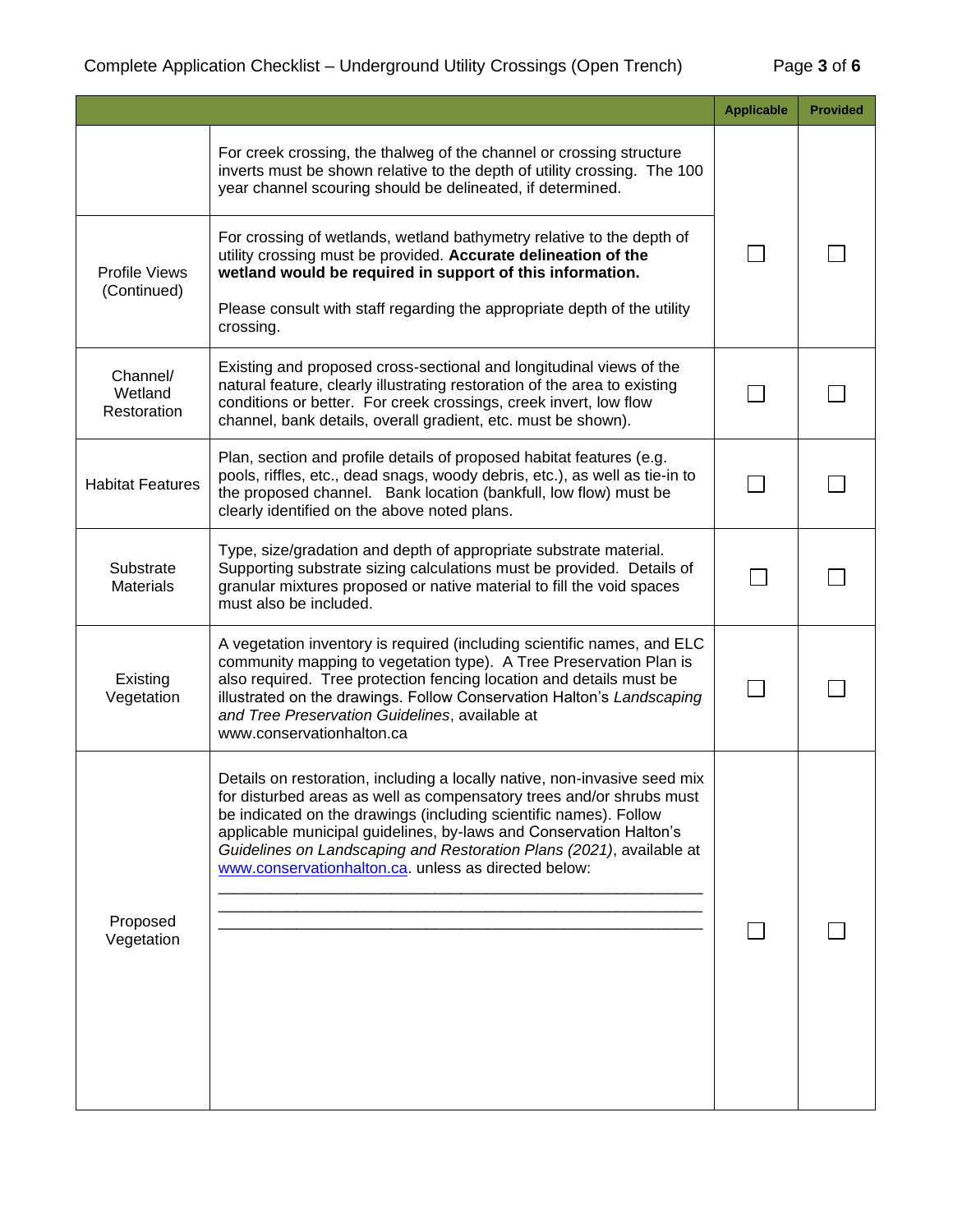|                                                                                                                                                                                                                                                                                                                                                                                                                              |                                                                                                                                                                                                                                                                                                                                                                                                                                                                                                                                                                                                                  | <b>Applicable</b> | <b>Provided</b> |
|------------------------------------------------------------------------------------------------------------------------------------------------------------------------------------------------------------------------------------------------------------------------------------------------------------------------------------------------------------------------------------------------------------------------------|------------------------------------------------------------------------------------------------------------------------------------------------------------------------------------------------------------------------------------------------------------------------------------------------------------------------------------------------------------------------------------------------------------------------------------------------------------------------------------------------------------------------------------------------------------------------------------------------------------------|-------------------|-----------------|
| Staging,<br>Phasing and<br><b>Access Route</b><br>Plans                                                                                                                                                                                                                                                                                                                                                                      | Details regarding the sequence of construction with consideration of<br>site management, best management practices, and aquatic/terrestrial<br>timing window restrictions. The construction sequence should<br>consider:<br>Vegetation removal,<br>• Seasonal timing of landscaping<br>and bioengineering,<br>In-stream works,<br>• Stockpiling operations, etc.<br>Wildlife rescue plans,<br>The full limits of disturbance for access to the site must be delineated<br>with details regarding temporary crossings (if applicable). Efforts to<br>minimize the extent of the disturbance must be demonstrated. |                   |                 |
| Details regarding sediment and erosion control measures, site<br>dewatering, equipment, materials, access to and from work area,<br>monitoring, site supervision, etc. See Erosion & Sediment Guidelines<br>for Urban Construction prepared by the Greater Golden Horseshoe<br>Erosion and<br>Area Conservation Authorities (www.sustainabletechnologies.ca) for<br>Sediment<br>additional guidance.<br><b>Control Plans</b> |                                                                                                                                                                                                                                                                                                                                                                                                                                                                                                                                                                                                                  |                   |                 |
|                                                                                                                                                                                                                                                                                                                                                                                                                              | Above plan is to be prepared by a qualified professional (i.e. CISEC,<br>CPESC or an approved equivalent).                                                                                                                                                                                                                                                                                                                                                                                                                                                                                                       |                   |                 |
|                                                                                                                                                                                                                                                                                                                                                                                                                              | <b>Technical Study Requirements</b>                                                                                                                                                                                                                                                                                                                                                                                                                                                                                                                                                                              |                   |                 |
| (Studies pertaining to erosion hazards must be completed in accordance with the<br>Ministry of Natural Resources & Forestry (MNRF) Technical Guidelines (2002).                                                                                                                                                                                                                                                              |                                                                                                                                                                                                                                                                                                                                                                                                                                                                                                                                                                                                                  |                   |                 |
| Geotechnical<br>Assessment<br>(Soil/Bedrock<br>Investigation)                                                                                                                                                                                                                                                                                                                                                                | A geotechnical assessment by a qualified P.Eng for the purposes of<br>verifying soil, bedrock and groundwater conditions, as well as the<br>feasibility of the open cut crossing.                                                                                                                                                                                                                                                                                                                                                                                                                                |                   |                 |
| Geotechnical<br>Assessment<br>(Slope Stability)                                                                                                                                                                                                                                                                                                                                                                              | A geotechnical slope stability assessment by a qualified P.Eng. to<br>ensure the proposed works will not negatively impact slope stability of<br>the valley wall.                                                                                                                                                                                                                                                                                                                                                                                                                                                |                   |                 |
| Downcutting/<br>Scour Analysis                                                                                                                                                                                                                                                                                                                                                                                               | Detailed analysis by a qualified licenced professional of the potential<br>for downcutting/scour based on historical observations or acceptable<br>modelling. Future channel migration and widening modifying the plan<br>form of the creek should be considered.                                                                                                                                                                                                                                                                                                                                                |                   |                 |
| Hydrogeological<br>Assessment                                                                                                                                                                                                                                                                                                                                                                                                | A hydrogeological assessment by a qualified P.Eng or P.Geo. to study<br>the potential impacts to surface/groundwater interactions related to<br>dewatering and discharge activities. The assessment must provide<br>adaptive management, mitigation and monitoring strategies with<br>considerations for discharge (quality and quantity of water),<br>construction phasing, etc.                                                                                                                                                                                                                                |                   |                 |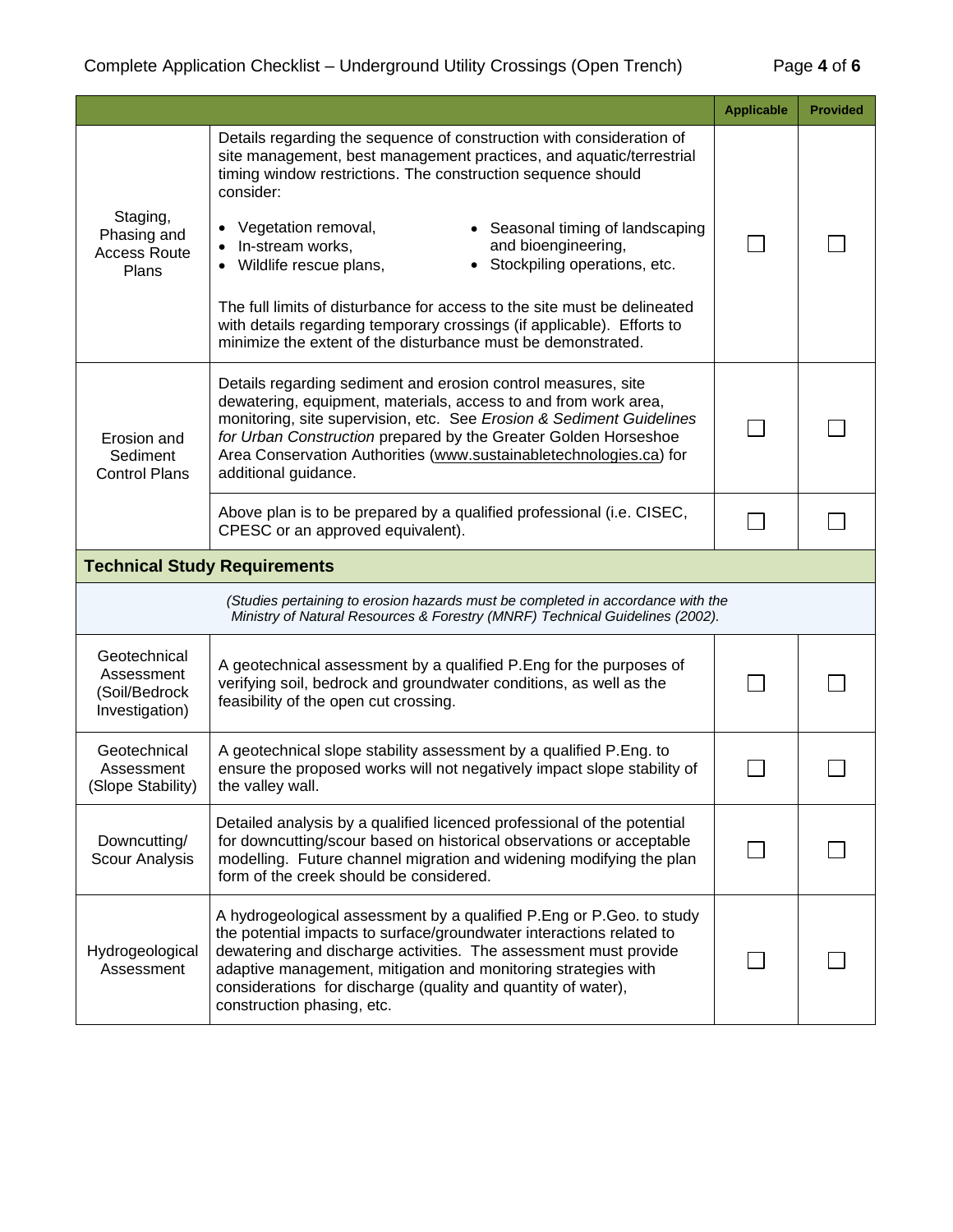|                               |                                                                                                                                                                                                                                                                                                                                                                  | <b>Applicable</b> | <b>Provided</b> |
|-------------------------------|------------------------------------------------------------------------------------------------------------------------------------------------------------------------------------------------------------------------------------------------------------------------------------------------------------------------------------------------------------------|-------------------|-----------------|
| Hydrologic<br>Evaluation      | Assessment of the impact of hydrologic changes to wetlands using a<br>multi-disciplinary approach by Qualified Person(s).                                                                                                                                                                                                                                        |                   |                 |
| Commissioning<br><b>Plans</b> | Details regarding commissioning of the utility, particularly the flow<br>duration, quality, and location of discharge of any water during this<br>phase.                                                                                                                                                                                                         |                   |                 |
| Aquatic Habitat<br>Assessment | Detailed description and habitat map of in-stream and bank habitat<br>features including bankfull width, pools, riffles, undercut banks,<br>eroding banks, root wads and large woody debris, thalweg/low flow<br>location, backwater areas, substrate type, etc. See the Interim<br>Environmental Guide for Fisheries (MTO, April 2020) for further<br>guidance. |                   |                 |
| Ecological Study              | An Ecological Study. Reference must be made to Conservation<br>Halton's Guidelines for Ecological Studies, available at:<br>www.conservationhalton.ca.                                                                                                                                                                                                           |                   |                 |

## **Other Requirements**

| <b>Fisheries</b><br>Act                                                                                                                                                                                                                                                                                                                                                                                                                                                             | On November 25, 2013, amendments to the Canadian Fisheries Act, associated Applications<br>for Authorization (under Paragraph 35(2) (b) of the Fisheries Act Regulations) and Information<br>Requirements Regulations came into force. Depending on the scale of works, as you will be<br>conducting a project in/near water, the proponent has responsibilities under the Fisheries Act<br>to ensure serious harm to fish is avoided. Please refer to the Department of Fisheries and<br>Oceans (DFO) website for additional information. Alternatively, questions can be directed to<br>DFO by phone 1 855 852-8320 or email fisheriesprotection@dfo-mpo.gc.ca. |            |            |
|-------------------------------------------------------------------------------------------------------------------------------------------------------------------------------------------------------------------------------------------------------------------------------------------------------------------------------------------------------------------------------------------------------------------------------------------------------------------------------------|-------------------------------------------------------------------------------------------------------------------------------------------------------------------------------------------------------------------------------------------------------------------------------------------------------------------------------------------------------------------------------------------------------------------------------------------------------------------------------------------------------------------------------------------------------------------------------------------------------------------------------------------------------------------|------------|------------|
|                                                                                                                                                                                                                                                                                                                                                                                                                                                                                     |                                                                                                                                                                                                                                                                                                                                                                                                                                                                                                                                                                                                                                                                   |            | Applicable |
| Staff are aware that the Ministry of Environment, Conservation and<br>Parks (MECP) may have outstanding concerns with respect to species<br>listed on the Species at Risk in Ontario list as it pertains to the<br>Endangered<br>Endangered Species Act (ESA) in the immediate area around this<br>Species<br>project. Please contact MECP directly to determine what detailed<br>project information will be required to begin the ESA approval process.:<br>SAROntario@ontario.ca |                                                                                                                                                                                                                                                                                                                                                                                                                                                                                                                                                                                                                                                                   |            |            |
| <b>Prepared by:</b>                                                                                                                                                                                                                                                                                                                                                                                                                                                                 |                                                                                                                                                                                                                                                                                                                                                                                                                                                                                                                                                                                                                                                                   | Signature: |            |